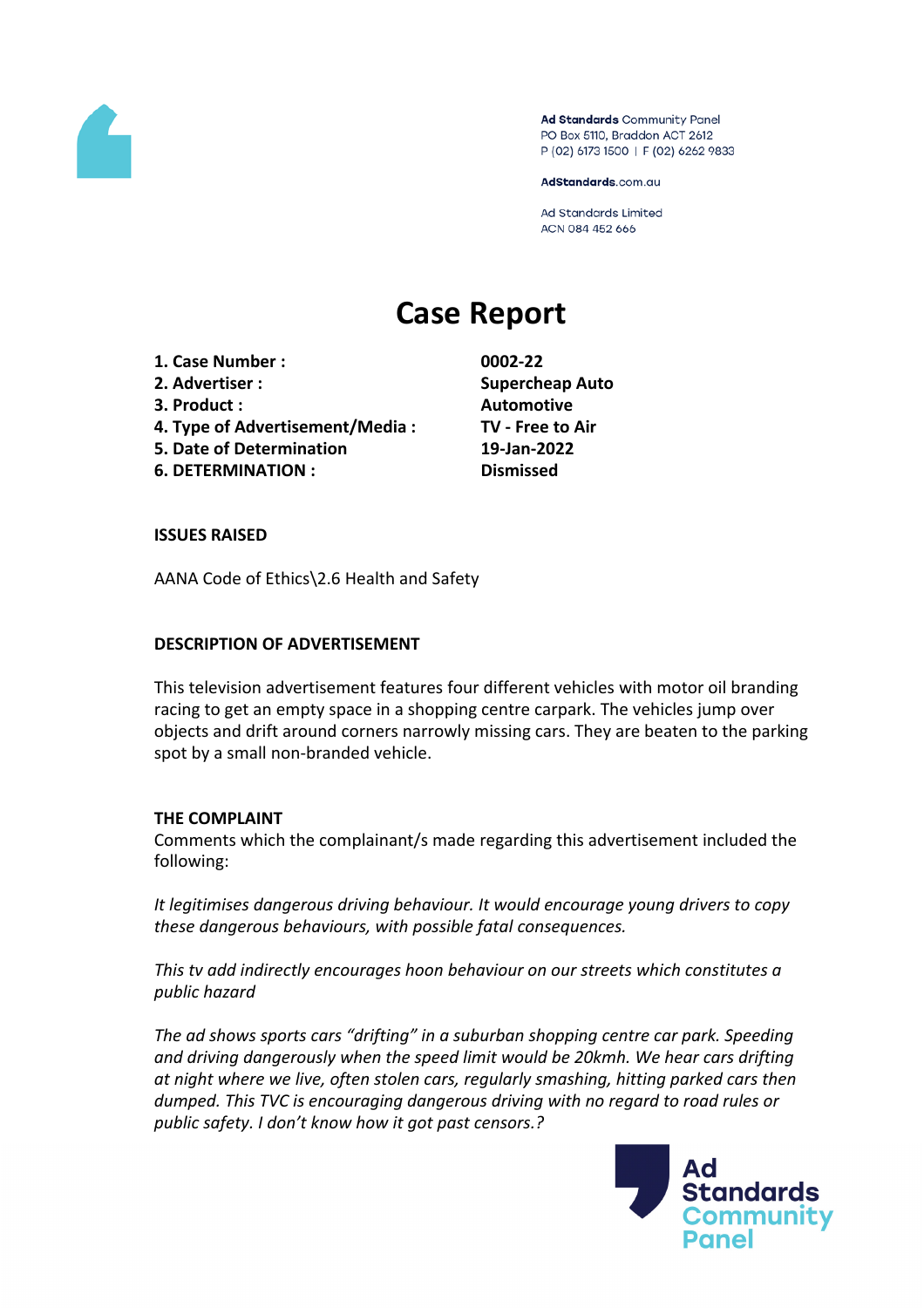

*Car drivers racing around like lunatics to fight for a parking spot in a shopping centre car park.*

*This is ANTI SOCIAL BEHAVIOUR. Not be be encouraged.*

#### **THE ADVERTISER'S RESPONSE**

Comments which the advertiser made in response to the complainant/s regarding this advertisement include the following:

*As an automotive parts retailer and long-time supporter of responsible motorsport, Supercheap Auto takes auto safety very seriously. The four oil companies represented in the advertisement also have longstanding affiliations with on-track motorsport.*

*Before any advertisement goes to air in Australia it must receive a suitable classification. Prior to making this advertisement, we sought and received classification and pre-approval, for both Australia and New Zealand, from CAD (Clear Ads) via the pre-approval process. CAD is an independent body responsible for classifying advertisements and ensuring they adhere to the rules and regulations governing all advertisements.*

*In accordance with CAD's requirements, all versions of the advertisement that appear on television carry a disclaimer stating that the commercial was 'Filmed using professional drivers.'*

*The four featured vehicles used in the advertisement are clearly professional race cars with race-car livery, no number plates, and in some cases the inclusion of roll cages. They are not passenger or road-legal vehicles. This is reinforced by Supercheap Auto and the four oil companies' long-standing sponsorship of on-track racing cars. Seeing these high-performance racing vehicles out of context (ie not on a track) further adds to the fictitious nature of the advertisement.*

*The 'security' vehicle in the advertisement is a well-known, highly modified vehicle inspired by the movie Mad Max. With the addition of comically unrealistic elements, such as rocket launchers, it is designed to be a make-believe car in a make-believe environment.*

*All vehicles in the advertisement were driven by a team of Australia's most experienced professional stunt drivers. We have produced a suite of supporting 'behind the scenes' content intended for online, which contains interviews with the professional stunt drivers. The professional drivers are dressed in appropriate safety gear (helmets and racing suits) and they explain the years of practice undertaken to be able to perform the precision moves. The behind the scenes footage also makes reference to the preparation and practice that goes into choreographing the precision driving routine.*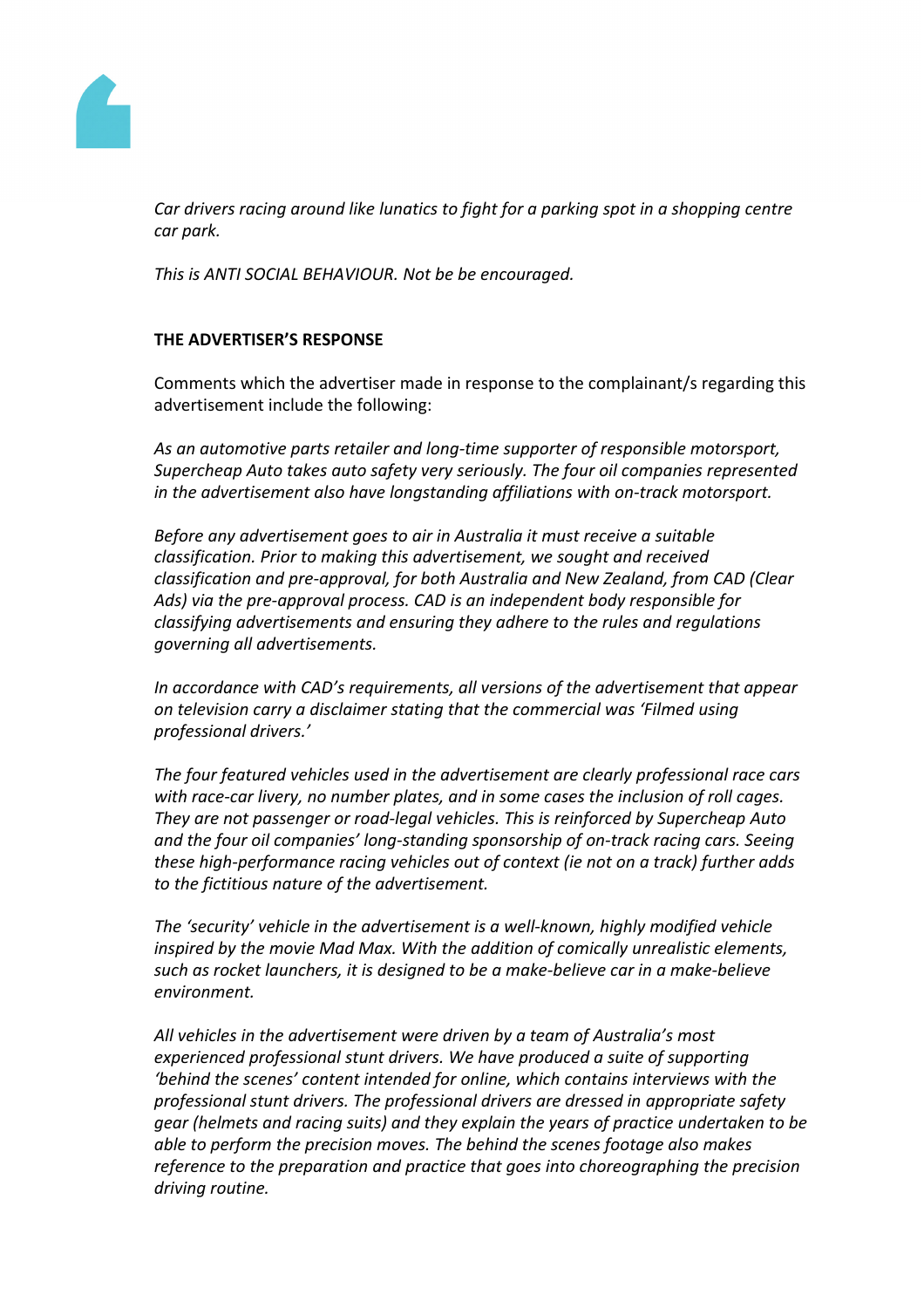

*For the location of the advertisement, we used a combination of a closed-off car park, special effects and computer-generated imagery to create a fake shopping centre with an obviously fictitious name. We intentionally open all versions of the advertisement with a sign showing the fictitious name of the shopping centre (Redline Plaza) to ensure viewers understand this is a fictitious scenario from the very beginning. When filming the advertisement, all the driving took place in specific sections of a privatelyowned car park that was closed-off to the public and highly controlled. Additionally, we had security and police assistance to ensure visibility to the public was minimal.*

*The action in the advertisement has been highly overdramatised (for example rocket launchers and explosions) to further ensure that the commercial reflects a fictitious scenario. We have also used well-known auto influencers and humour to reinforce that this is a highly stylised 'made-for-tv' environment not an everyday scenario that can be replicated in the real world. Further to this, the high-performance driving does not actually 'win' in the end.*

*With our motor sport affiliation comes a responsibility to communicate the message that racing belongs on the track, not on our roads. This is a message we take very seriously at Supercheap Auto. We in no way wish to condone dangerous driving and have invested significantly in promoting road safety through our "Check it" campaign.*

*For the reasons outlined in this response we do not believe that The Advertisement depicts material which contravenes 2.6 of The Code but rather depicts professional drivers carrying out a highly detailed choreographed precision driving sequence to showcase the performance of each of the four oil brands.*

*Supercheap Auto is committed to complying with the Code, all applicable laws related to advertising as well as community standards around Road Safety.*

#### **THE DETERMINATION**

The Ad Standards Community Panel (the Panel) considered whether this advertisement breaches Section 2 of the AANA Code of Ethics (the Code).

The Panel noted the complainants' concerns that the advertisement depicts unsafe driving that may be imitated.

The Panel viewed the advertisement and noted the advertiser's response.

#### **Section 2.6: Advertising shall not depict material contrary to Prevailing Community Standards on health and safety.**

The Panel noted the Practice Note to Section 2.6 which states: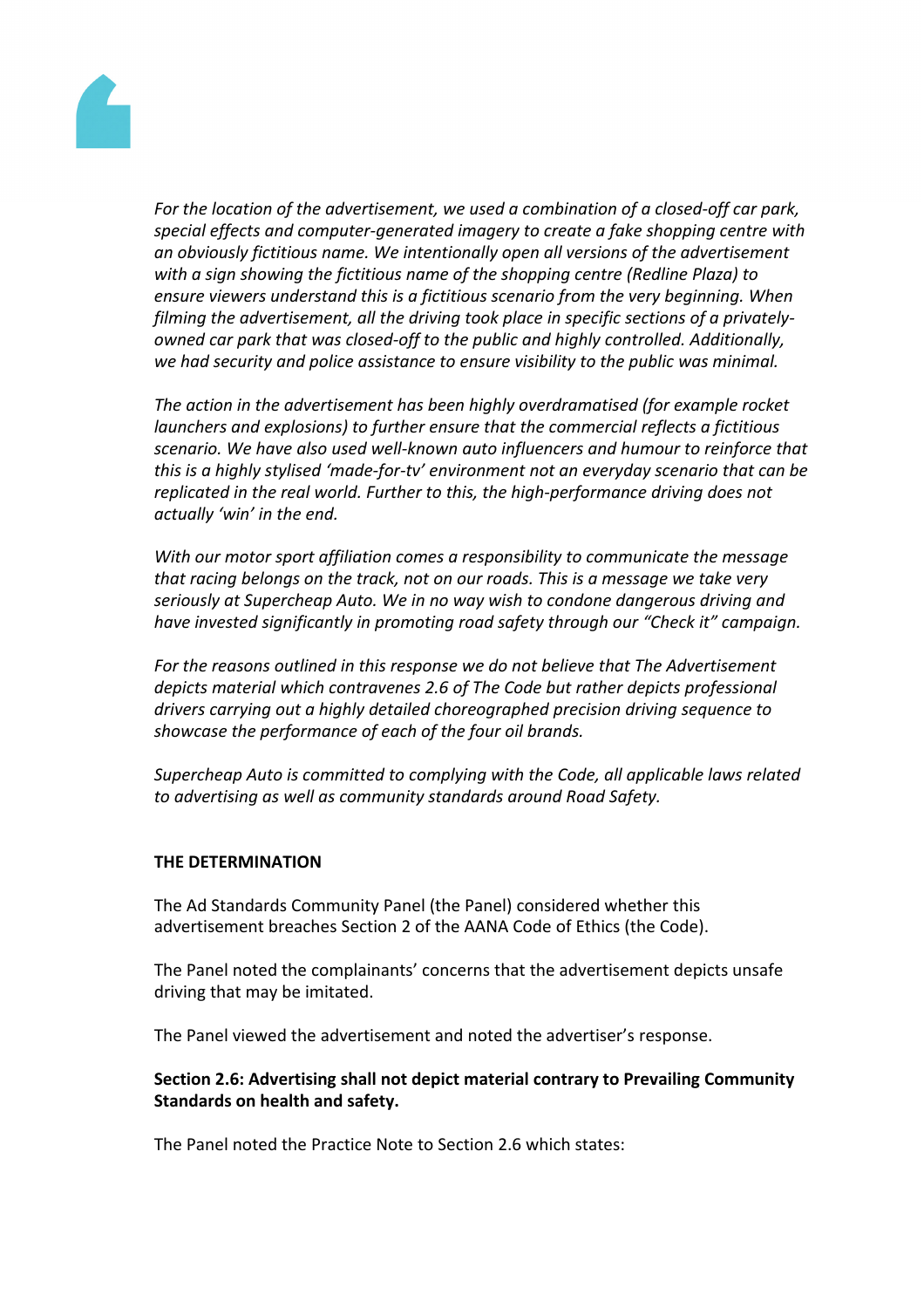

*"Images of unsafe driving, bike riding without helmets or not wearing a seatbelt while driving a motor vehicle are likely to be contrary to prevailing community standards relating to health and safety irrespective of whether such depictions are for the product/service being advertised or are incidental to the product."*

*"Advertisements which feature exaggerated or fantastical elements, which are unlikely to be seen as realistic by the relevant audience, are unlikely to be found to be encouraging or condoning unsafe behaviour."*

The Panel noted the advertiser's response that the advertisement had been filmed in controlled conditions, the stunt was performed by professional drivers in cars with racing colours and the advertisement included a disclaimer as well as a prominent and obviously fictitious name for the shopping centre.

The Panel noted that it is illegal for drivers on public roads to perform stunts such as those used in the advertisement, including drifting, burnouts or becoming airborne, as drivers do not have control over their vehicle.

The Panel noted that in this ad the stunts are clearly not being performed by a driver of an everyday passenger vehicle on a public road or road-related area. The Panel noted that all the vehicles depicted were clearly in racing livery and that the safety equipment in the vehicles was visible in some scenes.

The Panel noted that the while the advertisement appeared to be in a public carpark, there are no people in the advertisement as pedestrians, nor are any other cars shown to be moving near the vehicles performing the stunts.

The Panel considered that the advertisement theme was highly stylised and gives a movie-like impression, which is further enhanced by the theatrical music.

The Panel acknowledged that there is a high-level of concern in the community in relation to people undertaking unsafe driving behaviours, such as those depicted in the advertisement. However, the Panel considered that in this instance the advertisement was highly exaggerated and was clearly not a suggestion of normal road use. The Panel considered that most members of the community would differentiate the driving behaviour in the advertisement from illegal behaviours on public roads.

The Panel considered that most members of the community would not find the advertisement to be promoting unsafe driving behaviour.

### **Section 2.6 conclusion**

The Panel considered that the advertisement did not contain material contrary to Prevailing Community Standards on health and safety and determined that it did not breach Section 2.6 of the Code.